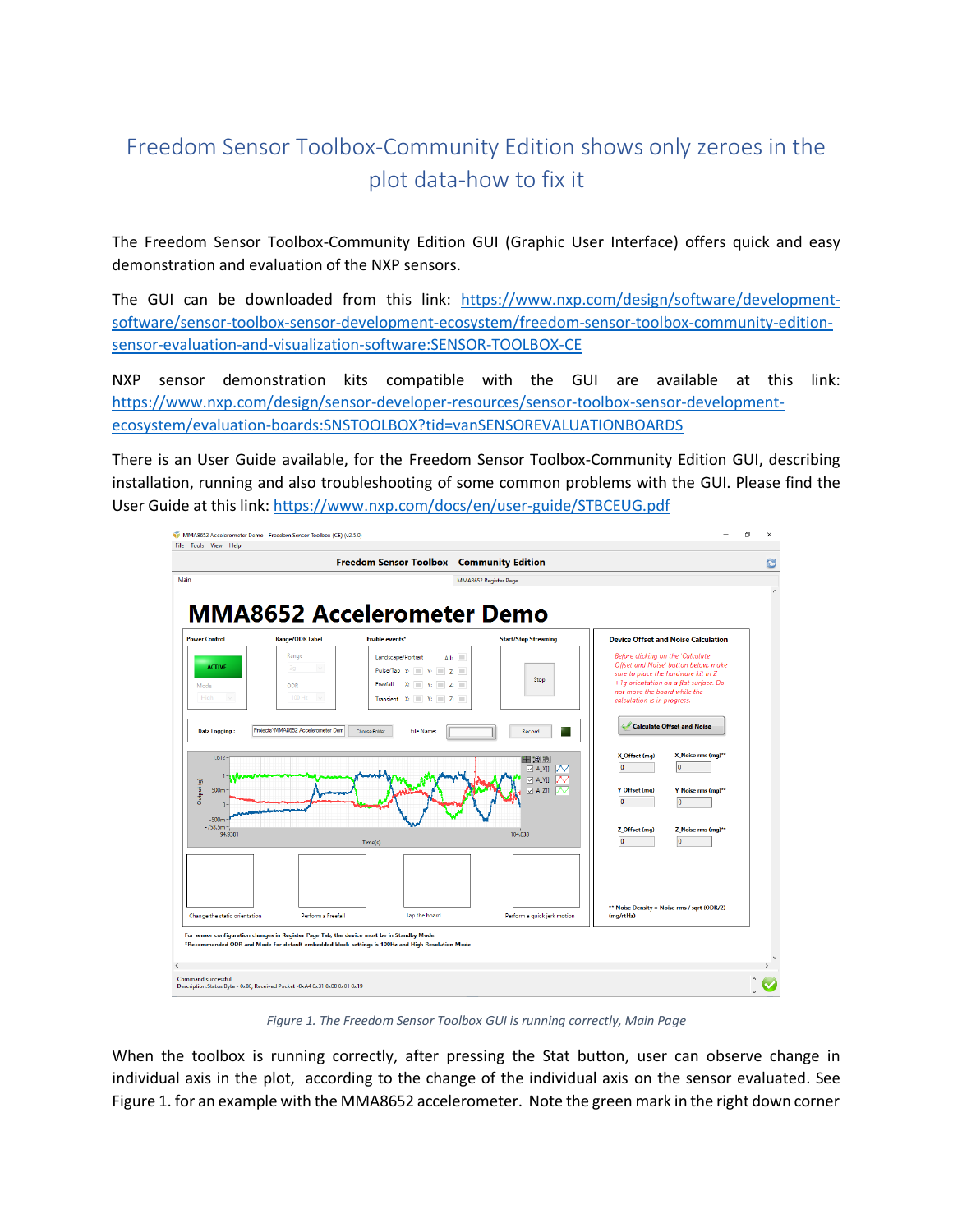indicating, that the GUI and kit is working correctly. User can also observe change in Parameter Details in the Register page. See Figure 2.

|                                                                                                                                            |                     |                         |                               |               |                  | <b>Freedom Sensor Toolbox - Community Edition</b> |                                                |                       |          |          |                |                 |                 |                      |
|--------------------------------------------------------------------------------------------------------------------------------------------|---------------------|-------------------------|-------------------------------|---------------|------------------|---------------------------------------------------|------------------------------------------------|-----------------------|----------|----------|----------------|-----------------|-----------------|----------------------|
| Main                                                                                                                                       |                     |                         |                               |               |                  |                                                   |                                                | MMA8652.Register Page |          |          |                |                 |                 |                      |
| Select All Register                                                                                                                        |                     |                         |                               |               |                  |                                                   |                                                |                       |          |          |                |                 |                 |                      |
| <b>Register Details</b>                                                                                                                    |                     |                         |                               |               |                  | <b>Parameter Details</b>                          |                                                |                       |          |          |                |                 |                 | Name                 |
| <b>Group/Register Name</b>                                                                                                                 | Address Access Size |                         |                               | Data          | $\blacktriangle$ | 7                                                 | 6                                              | 5                     | 4        | 3        | $\overline{2}$ | 1               | $\mathbf 0$     | <b>MMA8652</b>       |
| <b>Ellis</b> Group 1                                                                                                                       |                     |                         |                               |               |                  |                                                   | OUT_X[11] OUT_X[10]                            | <b>OUT_X[9]</b>       | OUT_X[8] | OUT_X[7] | OUT_X[6]       | <b>OUT_X[5]</b> | <b>OUT_X[4]</b> | Interface Type       |
| STATUS/F_STATUS                                                                                                                            | 0x00                | R                       | $0x08$ $0x00$                 |               |                  | $\mathbf{0}$                                      | $\mathbf{0}$                                   |                       |          |          | $\mathbf{0}$   |                 | $\Omega$        | 12C                  |
| <b>DI OUT X MSB</b>                                                                                                                        | 0x01                | R                       | 0x08                          | 0x3A          |                  |                                                   |                                                |                       |          | 58       |                |                 |                 | <b>Slave Address</b> |
| <b>NOUT X_LSB</b>                                                                                                                          | 0x02                | $\overline{\mathbf{R}}$ | $0 \times 08$                 | 0xA0          |                  | $\epsilon$                                        |                                                |                       |          |          |                |                 | $\,$            |                      |
| OUT Y MSB                                                                                                                                  | 0 <sub>x</sub> 03   | R                       | 0x08                          | 0x18          |                  |                                                   |                                                |                       |          |          |                |                 |                 | 0x1D                 |
| OUT_Y_LSB                                                                                                                                  | 0x04                | $\mathbf R$             | $0 \times 08$                 | 0x80          |                  |                                                   |                                                |                       |          |          |                |                 |                 | <b>Write Data</b>    |
| OUT_Z_MSB                                                                                                                                  | 0 <sub>x</sub> 05   | R                       | $0 \times 08$                 | 0x05          |                  | Description                                       |                                                |                       |          |          |                |                 |                 | $\frac{1}{2}$<br>3A  |
| $\Box$ OUT_Z_LSB                                                                                                                           | 0x06                | $\mathbf R$             | $0 \times 08$                 | 0xA0          |                  |                                                   | OUT_X_MSB :- [7:0] are 8 MSBs of 12-bit sample |                       |          |          |                |                 | A               |                      |
| Reserved                                                                                                                                   | 0 <sub>x</sub> 07   | R                       | $0 \times 08$                 | $0 \times 00$ |                  | OUT_X:-X-axis Data                                |                                                |                       |          |          |                |                 |                 | Write                |
| F_SETUP                                                                                                                                    | $0 \times 09$       | <b>R/W</b>              | $0 \times 08$                 | $0 \times 00$ |                  |                                                   |                                                |                       |          |          |                |                 |                 |                      |
| TRIG_CFG                                                                                                                                   | 0x0A                | <b>R/W</b>              | $0 \times 08$                 | $0 \times 00$ |                  |                                                   |                                                |                       |          |          |                |                 |                 | <b>Read Data</b>     |
| <b>T SYSMOD</b>                                                                                                                            | 0x0B                | R                       | $0 \times 08$                 | 0x01          |                  |                                                   |                                                |                       |          |          |                |                 |                 | 3A                   |
| <b>NT_SOURCE</b>                                                                                                                           | 0x0C                | R                       | $0 \times 08$                 | 0x00          |                  |                                                   |                                                |                       |          |          |                |                 |                 |                      |
| WHO_AM_I                                                                                                                                   | 0x0D                | R                       | $0 \times 08$                 | 0x4A          |                  |                                                   |                                                |                       |          |          |                |                 |                 |                      |
| <b>NYZ_DATA_CFG</b>                                                                                                                        | 0x0E                | <b>R/W</b>              | $0 \times 08$                 | $0 \times 00$ |                  |                                                   |                                                |                       |          |          |                |                 |                 | Read                 |
| HP FILTER CUTOFF                                                                                                                           | 0x0F                | <b>R/W</b>              | $0 \times 08$                 | 0x00          |                  |                                                   |                                                |                       |          |          |                |                 |                 |                      |
| <b>PL_STATUS</b>                                                                                                                           | 0x10                | R                       | $0 \times 08$                 | $0 \times 02$ |                  |                                                   |                                                |                       |          |          |                |                 |                 | <b>Read All</b>      |
| <b>PL CFG</b>                                                                                                                              | 0x11                | <b>R/W</b>              | 0x08                          | 0xC0          |                  |                                                   |                                                |                       |          |          |                |                 |                 |                      |
| <b>PL_COUNT</b>                                                                                                                            | 0x12                | <b>R/W</b>              | $0 \times 08$                 | <b>OxFF</b>   |                  |                                                   |                                                |                       |          |          |                |                 |                 |                      |
| PL_BF_ZCOMP                                                                                                                                | 0x13                | <b>R/W</b>              | $0 \times 08$                 | 0x44          |                  |                                                   |                                                |                       |          |          |                |                 |                 | <b>Save Config</b>   |
| PL THS REG                                                                                                                                 | 0x14                | <b>R/W</b>              | $0 \times 08$                 | 0x84          |                  |                                                   |                                                |                       |          |          |                |                 |                 |                      |
| FF MT CFG                                                                                                                                  | 0x15                | <b>R/W</b>              | 0x08                          | 0x38          |                  |                                                   |                                                |                       |          |          |                |                 |                 | æ                    |
| FF_MT_SRC                                                                                                                                  | 0x16                | R.                      | $0 \times 08$                 | 0x3A          |                  |                                                   |                                                |                       |          |          |                |                 |                 | <b>Load Config</b>   |
| $F.M.L.$ THS                                                                                                                               | 0x17                | <b>R/W</b>              | $0 \times 08$                 | 0x82          |                  |                                                   |                                                |                       |          |          |                |                 |                 |                      |
| FF_MT_COUNT                                                                                                                                | 0x18                | <b>R/W</b>              | $0 \times 08$                 | 0x01          |                  |                                                   |                                                |                       |          |          |                |                 |                 |                      |
| TRANSIENT_CFG                                                                                                                              | 0x1D                | <b>R/W</b>              | $0 \times 08$                 | 0x0E          |                  |                                                   |                                                |                       |          |          |                |                 |                 |                      |
| <b>TRANSIENT_SRC</b>                                                                                                                       | 0x1E                | R.                      | $0 \times 08$                 | $0 \times 00$ |                  |                                                   |                                                |                       |          |          |                |                 |                 |                      |
| TRANSIENT_THS                                                                                                                              | 0x1F                | <b>R/W</b>              | $0 \times 08$                 | 0x90          |                  |                                                   |                                                |                       |          |          |                |                 |                 |                      |
| TRANSIENT_COUNT                                                                                                                            | 0x20                | <b>R/W</b>              | 0 <sub>x</sub> 08             | 0x0C          |                  |                                                   |                                                |                       |          |          |                |                 |                 |                      |
| $\neg$ Pulse CFG                                                                                                                           | 0x21                | <b>R/W</b>              | $0 \times 08$                 | 0x15          |                  |                                                   |                                                |                       |          |          |                |                 |                 |                      |
| <b>PULSE SRC</b>                                                                                                                           | 0x22                | R.                      | 0x08                          | 0x00          |                  |                                                   |                                                |                       |          |          |                |                 |                 |                      |
| <b>PULSE_THSX</b>                                                                                                                          | 0x23                | <b>R/W</b>              | $0 \times 08$                 | 0x37          |                  |                                                   |                                                |                       |          |          |                |                 |                 |                      |
| PULSE_THSY                                                                                                                                 | 0x24                | <b>R/W</b>              | $0 \times 08$                 | 0x37          |                  |                                                   |                                                |                       |          |          |                |                 |                 |                      |
| PULSE_THSZ                                                                                                                                 | 0x25                | <b>R/W</b>              | $0 \times 08$                 | 0x52          |                  |                                                   |                                                |                       |          |          |                |                 |                 |                      |
| <b>PULSE_TMLT</b>                                                                                                                          | 0x26                | <b>R/W</b>              | 0x08                          | 0x30          |                  |                                                   |                                                |                       |          |          |                |                 |                 |                      |
| <b>TI PULSE LTCY</b>                                                                                                                       | 0x27                | <b>R/W</b>              | $0 \times 08$                 | 0x3C          |                  |                                                   |                                                |                       |          |          |                |                 |                 |                      |
| PULSE_WIND                                                                                                                                 | 0x28                | <b>R/W</b>              | $0 \times 08$                 | $0 \times 00$ |                  |                                                   |                                                |                       |          |          |                |                 |                 |                      |
| ASLP_COUNT                                                                                                                                 | 0x29                | R/W                     | 0x08                          | 0x00          |                  |                                                   |                                                |                       |          |          |                |                 |                 |                      |
| <b>T CTRL_REG1</b>                                                                                                                         | 0x2A                | <b>R/W</b>              | $0 \times 08$                 | 0x19          |                  |                                                   |                                                |                       |          |          |                |                 |                 |                      |
| CTRL_REG2                                                                                                                                  | 0x2B                | <b>R/W</b>              | $0 \times 08$                 | $0 \times 02$ |                  |                                                   |                                                |                       |          |          |                |                 |                 |                      |
| <b>CTRL_REG3</b>                                                                                                                           | 0x2C                | <b>R/W</b>              | $0 \times 08$ $0 \times 02$   |               |                  |                                                   |                                                |                       |          |          |                |                 |                 |                      |
| TCTRIRFGA                                                                                                                                  | 0x2D                | <b>RAM</b>              | 0 <sub>x</sub> 0 <sub>x</sub> | 0x3D          |                  |                                                   |                                                |                       |          |          |                |                 |                 |                      |
| Note: The Data column in the Register Details page does not update real time. For<br>latest register values, use Read or Read All buttons. |                     |                         |                               |               |                  |                                                   |                                                |                       |          |          |                |                 |                 |                      |

*Figure 2. The Freedom Sensor Toolbox GUI is running correctly, Register Page*

Some users might come across an issue, where after pressing the start button, the plot in the Main Page of the Toolbox shows only zeroes for all three axis, no matter how the tilt for any of the axis, of the evaluated sensor changes. See Figure 3. Note the red exclamation mark in the right down corner, indicating an issue with the GUI. Although the Parameter Details in the Register Page shows correct values according the change of individual axis on the evaluated sensor. See Figure 4.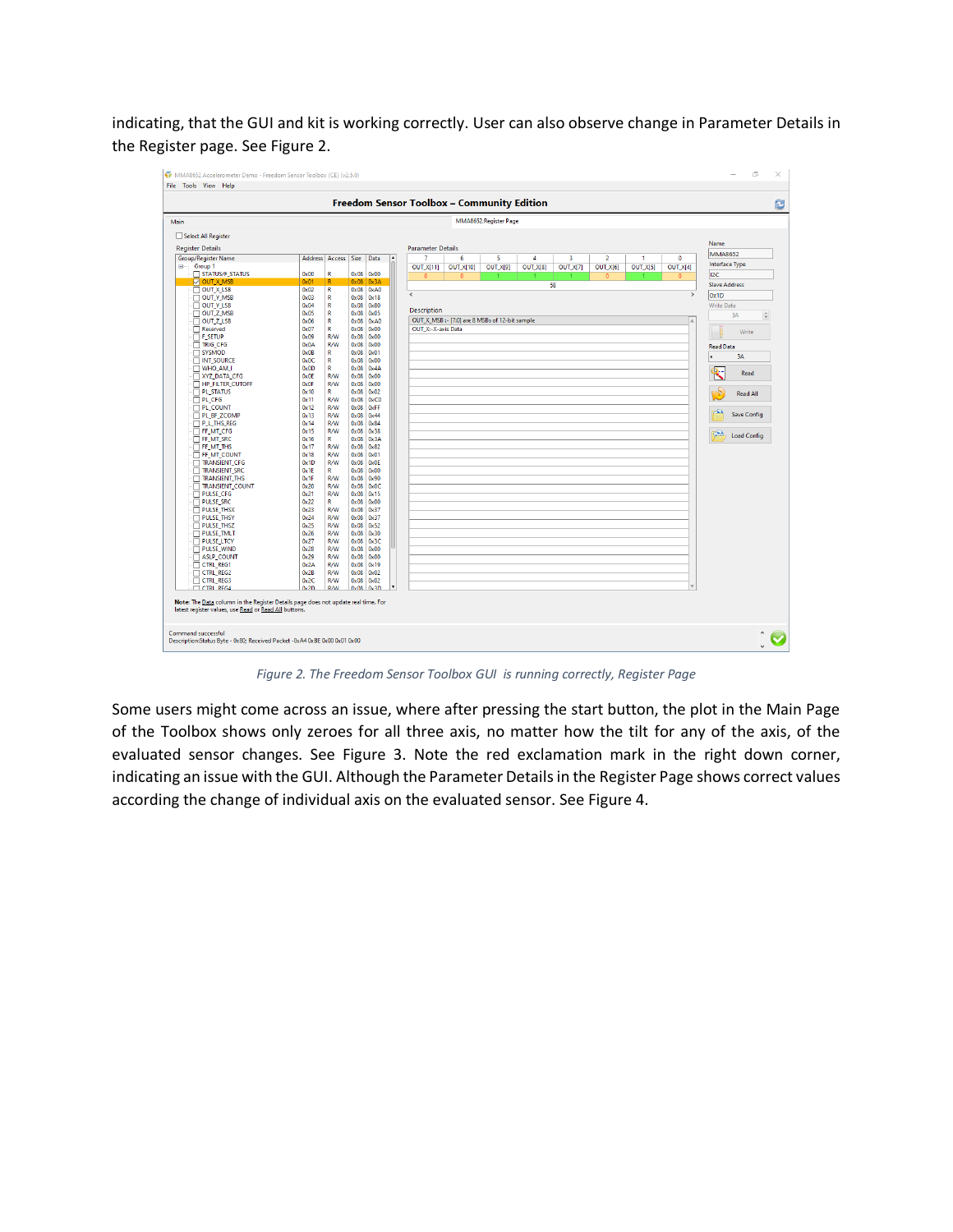|                               |                                                                                            | <b>Freedom Sensor Toolbox - Community Edition</b>                                               |                                              |                                                                             |
|-------------------------------|--------------------------------------------------------------------------------------------|-------------------------------------------------------------------------------------------------|----------------------------------------------|-----------------------------------------------------------------------------|
|                               |                                                                                            |                                                                                                 | MMA8652.Register Page                        |                                                                             |
|                               |                                                                                            | <b>MMA8652 Accelerometer Demo</b>                                                               |                                              |                                                                             |
| <b>Power Control</b>          | <b>Range/ODR Label</b>                                                                     | Enable events*                                                                                  | <b>Start/Stop Streaming</b>                  | <b>Device Offset and Noise Calculation</b>                                  |
|                               | Range                                                                                      | Landscape/Portrait<br>All:                                                                      |                                              | Before clicking on the 'Calculate                                           |
| <b>ACTIVE</b>                 | 2 <sub>g</sub>                                                                             | Pulse/Tap X:<br>m<br>Z:<br>$\mathbf{v}$                                                         |                                              | Offset and Noise' button below, make<br>sure to place the hardware kit in Z |
| Mode                          | ODR                                                                                        | Freefall<br>Z:<br>m                                                                             | Stop                                         | +1q orientation on a flat surface. Do<br>not move the board while the       |
| High                          | 100 Hz                                                                                     | Transient X: V: Z:                                                                              |                                              | calculation is in progress.                                                 |
|                               |                                                                                            |                                                                                                 |                                              | <b>Calculate Offset and Noise</b>                                           |
| Data Logging:                 | Projects\MMA8652 Accelerometer Dem                                                         | <b>File Name:</b><br>Choose Folder                                                              | Record                                       |                                                                             |
|                               |                                                                                            |                                                                                                 | 干!?! 秒                                       | X_Noise rms (mq)**<br>X_Offset (mg)                                         |
| 500m                          |                                                                                            |                                                                                                 | $\boxtimes$ AXII $\boxtimes$                 | o<br>$\overline{0}$                                                         |
| Output (g)<br>$\bf{0}$        |                                                                                            |                                                                                                 | <b>▽ A_YII</b><br>1V<br>1V<br>$\nabla$ A.Z() | Y_Offset (mq)<br>Y Noise rms (mg)**                                         |
|                               |                                                                                            |                                                                                                 |                                              | $\overline{0}$<br>o                                                         |
| $-500m$                       |                                                                                            |                                                                                                 |                                              |                                                                             |
| $-1-$<br>1544,25              |                                                                                            |                                                                                                 | 1554.14                                      | Z_Offset (mq)<br>Z Noise rms (mq)**<br>lo.<br>$\overline{0}$                |
|                               |                                                                                            | Time(s)                                                                                         |                                              |                                                                             |
|                               |                                                                                            |                                                                                                 |                                              |                                                                             |
|                               |                                                                                            |                                                                                                 |                                              |                                                                             |
|                               |                                                                                            |                                                                                                 |                                              |                                                                             |
|                               | Perform a Freefall                                                                         | Tap the board                                                                                   | Perform a quick jerk motion                  | ** Noise Density = Noise rms / sqrt (ODR/2)<br>(mg/rtHz)                    |
|                               |                                                                                            |                                                                                                 |                                              |                                                                             |
|                               | For sensor configuration changes in Register Page Tab, the device must be in Standby Mode. |                                                                                                 |                                              |                                                                             |
| Change the static orientation |                                                                                            | *Recommended ODR and Mode for default embedded block settings is 100Hz and High Resolution Mode |                                              |                                                                             |

*Figure 3. Plot in the Main Page of the GUI shows only zeroes for all three axis*

|                                                                                                                                            |                       |                          |                             |           | <b>Freedom Sensor Toolbox - Community Edition</b>                                                                   |                             |
|--------------------------------------------------------------------------------------------------------------------------------------------|-----------------------|--------------------------|-----------------------------|-----------|---------------------------------------------------------------------------------------------------------------------|-----------------------------|
| Main                                                                                                                                       |                       |                          |                             |           | MMA8652.Register Page                                                                                               |                             |
| Select All Register                                                                                                                        |                       |                          |                             |           |                                                                                                                     |                             |
| <b>Register Details</b>                                                                                                                    |                       |                          |                             |           | <b>Parameter Details</b>                                                                                            | Name                        |
| <b>Group/Register Name</b>                                                                                                                 |                       | Address Access Size Data |                             | L.        | 6<br>$\overline{2}$<br>$\overline{7}$<br>5<br>$\overline{\mathbf{3}}$<br>4<br>$\overline{1}$<br>$\bullet$           | <b>MMA8652</b>              |
| Group 1                                                                                                                                    |                       |                          |                             |           | OUT_X[9]<br><b>OUT_X[7]</b><br>OUT X[6]<br>OUT_X[5]<br>OUT X[4]<br><b>OUT X[11]</b><br><b>OUT X[10]</b><br>OUT_X[8] | Interface Type              |
| STATUS/F_STATUS                                                                                                                            | 0x00                  | $\mathbf R$              | $0x08$ $0x00$               |           | $\Omega$<br>$\bullet$<br>$\Omega$<br>٥                                                                              | <b>12C</b>                  |
| <b>MOUT X MSB</b>                                                                                                                          | 0x01                  | R                        | $0 \times 08$ $0 \times D4$ |           | 212                                                                                                                 | <b>Slave Address</b>        |
| $\Box$ OUT X LSB                                                                                                                           | 0x02                  | R                        | $0x08$ $0xE0$               |           | $\epsilon$                                                                                                          | $\rightarrow$               |
| $\Box$ Out_Y_MSB                                                                                                                           | 0x03                  | R                        | $0x08$ $0x1C$               |           |                                                                                                                     | 0x1D                        |
| OUT Y_LSB                                                                                                                                  | 0x04                  | $\mathbb{R}$             | $0x08$ $0xD0$               |           | <b>Description</b>                                                                                                  | <b>Write Data</b>           |
| $\Box$ OUT_Z_MSB                                                                                                                           | 0x05                  | R                        | $0 \times 08$               | 0x09      | OUT_X_MSB :- [7:0] are 8 MSBs of 12-bit sample<br>A                                                                 | D <sub>4</sub>              |
| $\Box$ OUT Z LSB                                                                                                                           | 0x06                  | $\mathbf R$              | $0x08$ $0xC0$               |           |                                                                                                                     |                             |
| Reserved                                                                                                                                   | $0 \times 07$<br>0x09 | R<br><b>R/W</b>          | $0 \times 08$ $0 \times 00$ |           | OUT X:-X-axis Data                                                                                                  | Write                       |
| $F$ F_SETUP<br>TRIG_CFG                                                                                                                    | 0x0A                  | <b>R/W</b>               | $0x08$ $0x00$<br>0x08       | 0x00      |                                                                                                                     |                             |
| <b>SYSMOD</b>                                                                                                                              | 0x0B                  | R                        | $0x08$ $0x01$               |           |                                                                                                                     | <b>Read Data</b>            |
| <b>INT SOURCE</b>                                                                                                                          | 0x0C                  | R                        | $0 \times 08$               | 0x00      |                                                                                                                     | ¥.<br>D <sub>4</sub>        |
| $\Box$ WHO_AM_I                                                                                                                            | 0x0D                  | R                        | $0x08$ $0x4A$               |           |                                                                                                                     |                             |
| <b>T XYZ DATA CFG</b>                                                                                                                      | OxOE                  | <b>R/W</b>               | $0x08$ $0x00$               |           |                                                                                                                     | ₹<br>Read                   |
| HP_FILTER_CUTOFF                                                                                                                           | 0x0F                  | <b>R/W</b>               | $0x08$ $0x00$               |           |                                                                                                                     |                             |
| PL_STATUS                                                                                                                                  | 0x10                  | R                        | $0 \times 08$ $0 \times 06$ |           |                                                                                                                     | <b>Read All</b>             |
| $\Box$ PL_CFG                                                                                                                              | 0x11                  | <b>R/W</b>               | $0x08$ $0xC0$               |           |                                                                                                                     |                             |
| $\neg$ PL COUNT                                                                                                                            | 0x12                  | <b>R/W</b>               | $0x08$ $0xFF$               |           |                                                                                                                     |                             |
| PL_BF_ZCOMP                                                                                                                                | 0x13                  | <b>R/W</b>               | $0x08$ $0x44$               |           |                                                                                                                     | <b>Save Config</b>          |
| $\Box P$ L THS REG                                                                                                                         | 0x14                  | R/W                      | $0x08$ $0x84$               |           |                                                                                                                     |                             |
| $\Box$ FF_MT_CFG                                                                                                                           | 0x15                  | <b>R/W</b>               | $0x08$ $0x38$               |           |                                                                                                                     | وتكنج<br><b>Load Config</b> |
| FF_MT_SRC                                                                                                                                  | 0x16                  | R.                       | $0x08$ $0x2B$               |           |                                                                                                                     |                             |
| $\Box$ FF_MT_THS                                                                                                                           | 0x17                  | <b>R/W</b>               | $0 \times 08$ $0 \times 82$ |           |                                                                                                                     |                             |
| FF MT COUNT                                                                                                                                | 0x18                  | <b>R/W</b>               | 0x08                        | 0x01      |                                                                                                                     |                             |
| TRANSIENT_CFG                                                                                                                              | 0x1D                  | <b>R/W</b>               | $0x08$ $0x0E$               |           |                                                                                                                     |                             |
| TRANSIENT SRC                                                                                                                              | 0x1E                  | R                        | $0x08$ $0x00$               |           |                                                                                                                     |                             |
| TRANSIENT_THS                                                                                                                              | 0x1F                  | <b>R/W</b>               | $0 \times 08$ $0 \times 90$ |           |                                                                                                                     |                             |
| TRANSIENT_COUNT                                                                                                                            | 0x20<br>0x21          | <b>R/W</b><br><b>R/W</b> | $0x08$ $0x0C$<br>0x08       | 0x15      |                                                                                                                     |                             |
| <b>PULSE_CFG</b>                                                                                                                           | 0x22                  |                          | $0x08$ $0x00$               |           |                                                                                                                     |                             |
| <b>PULSE SRC</b><br>PULSE_THSX                                                                                                             | 0x23                  | R<br><b>R/W</b>          | $0x08$ $0x37$               |           |                                                                                                                     |                             |
| <b>PULSE_THSY</b>                                                                                                                          | 0x24                  | <b>R/W</b>               | 0x08 0x37                   |           |                                                                                                                     |                             |
| PULSE_THSZ                                                                                                                                 | 0x25                  | <b>R/W</b>               | $0 \times 08$ $0 \times 52$ |           |                                                                                                                     |                             |
| <b>PULSE_TMLT</b>                                                                                                                          | 0x26                  | <b>R/W</b>               | $0x08$ $0x30$               |           |                                                                                                                     |                             |
| <b>TI PULSE LTCY</b>                                                                                                                       | 0x27                  | R/W                      | $0x08$ $0x3C$               |           |                                                                                                                     |                             |
| <b>PULSE_WIND</b>                                                                                                                          | 0x28                  | <b>R/W</b>               | $0x08$ $0x00$               |           |                                                                                                                     |                             |
| ASLP_COUNT                                                                                                                                 | 0x29                  | <b>R/W</b>               | $0x08$ $0x00$               |           |                                                                                                                     |                             |
| <b>CTRL_REG1</b>                                                                                                                           | 0x2A                  | <b>R/W</b>               | $0x08$ $0x19$               |           |                                                                                                                     |                             |
| CTRL_REG2                                                                                                                                  | 0x2B                  | <b>R/W</b>               | 0x08                        | 0x02      |                                                                                                                     |                             |
| <b>CTRL_REG3</b>                                                                                                                           | 0x2C                  | <b>R/W</b>               | 0x08                        | 0x02      |                                                                                                                     |                             |
| $\Box$ CTRL REGA                                                                                                                           | 0x2D                  | <b>RAW</b>               | 0x08                        | 0x3D<br>۷ |                                                                                                                     |                             |
| Note: The Data column in the Register Details page does not update real time. For<br>latest register values, use Read or Read All buttons. |                       |                          |                             |           |                                                                                                                     |                             |

*Figure 4. Parameter Details in the Register Page of the GUI*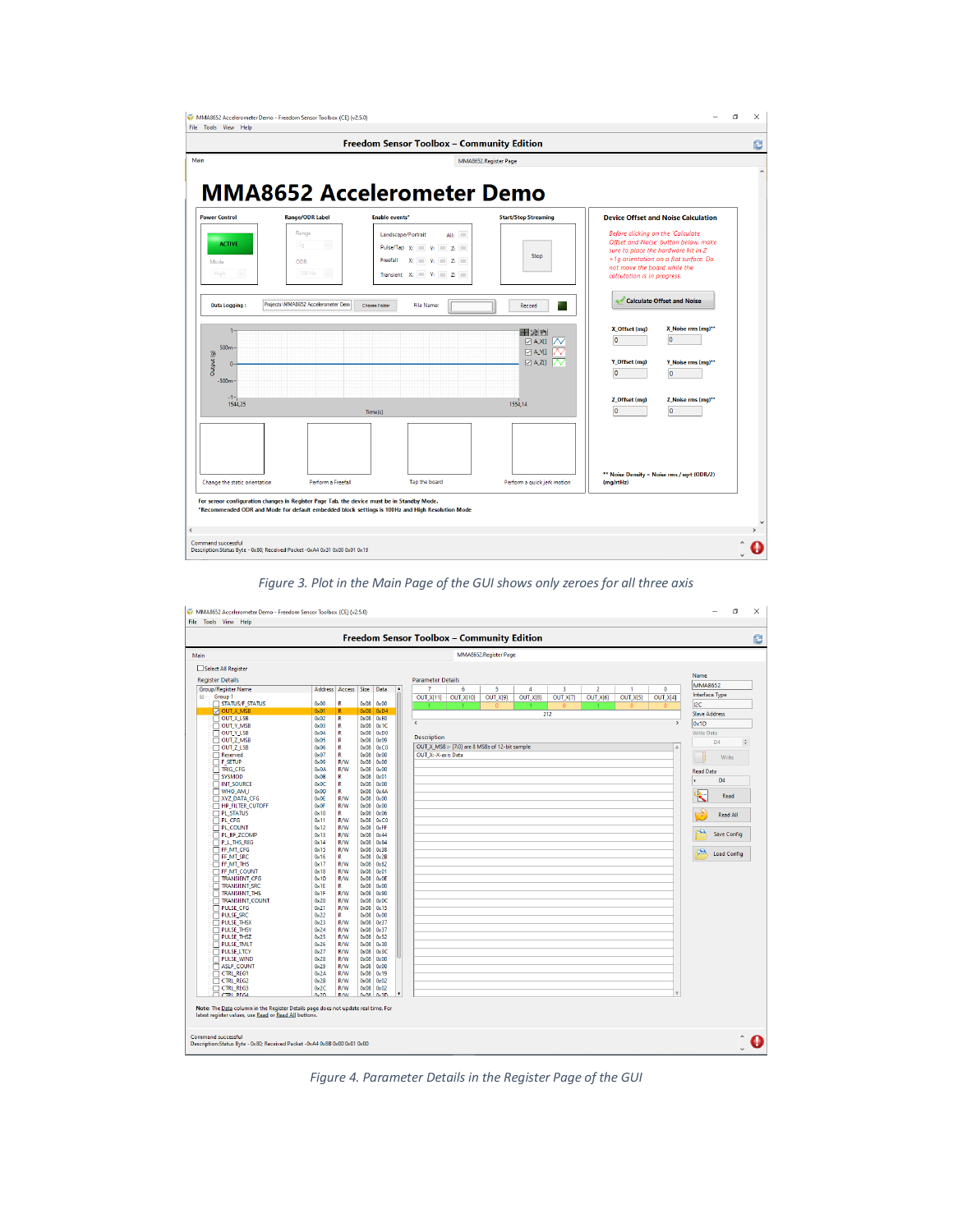The issue with the wrong scaling in the Freedom Sensor Toolbox-Community Edition GUI is linked to the local preference and format on the computer.

The GUIs have been designed in Chandler/USA where decimal symbol is a simple point.

In Europe and in some Asian countries, it is usually a comma, hence this can cause issue with the plot.

The workaround to fix the issue with the unresponsive plot in the Main Page of the GUI is to change the decimal point in Windows operational system from comma to point. Follow the instructions according the following Figures.



*Figure 5. In Start menu press the Settings button*



*Figure 6. In the Windows Settings choose Time & Language*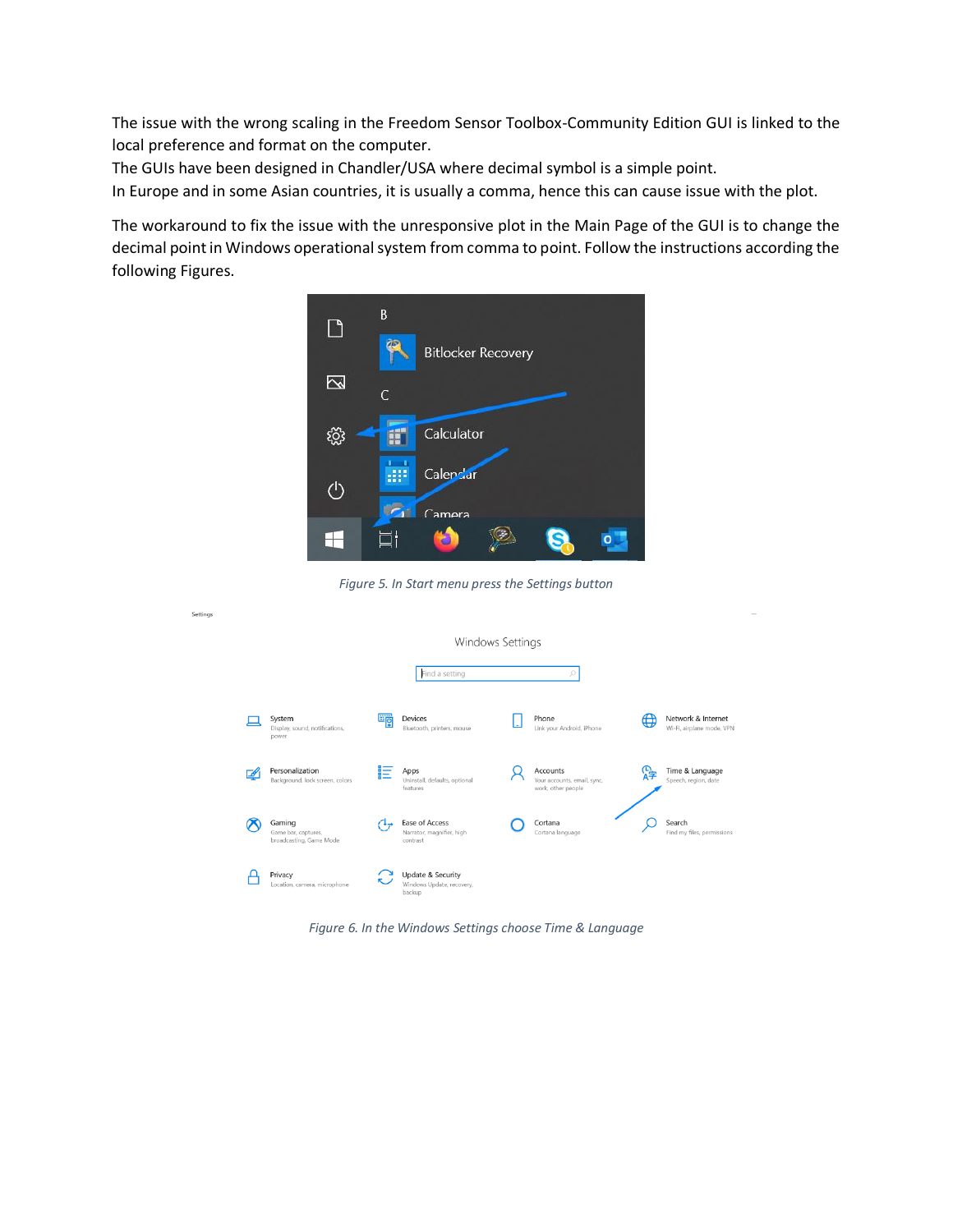| <b>Settings</b>             |                                                                                                                                  | $\Box$<br>X                                   |
|-----------------------------|----------------------------------------------------------------------------------------------------------------------------------|-----------------------------------------------|
| Home<br>$\Omega$            | Region                                                                                                                           |                                               |
| p.<br>Find a setting        | Country or region                                                                                                                | Related settings                              |
| Time & Language             | <b>United States</b><br>$\checkmark$                                                                                             | Additional date, time, & regional<br>settings |
| 昂<br>Date & time            | Windows and apps might use your country or region to give you<br>local content.                                                  | ⋒<br>Get help                                 |
| 國<br>Region                 | Regional format                                                                                                                  | Give feedback                                 |
| $\mathcal{F}_A$<br>Language | Current format: English (United States)<br>English (United States)<br>$\checkmark$                                               |                                               |
| u<br>Speech                 | Windows formats dates and times based on your language and<br>regional preferences.                                              |                                               |
|                             | Regional format data<br>Select Change data formats to switch among calendars, date, and<br>time formats supported by the region. |                                               |

*Figure 7. In the Time & Language window choose Region following with Additional date, time & regional settings*

| Clock and Region                                                 |   |                                                                                    |
|------------------------------------------------------------------|---|------------------------------------------------------------------------------------|
| > Control Panel > Clock and Region<br>$\leftarrow$ $\rightarrow$ |   |                                                                                    |
| <b>Control Panel Home</b>                                        |   | Date and Time                                                                      |
| <b>System and Security</b>                                       | p | Set the time and date   Change the time zone   Add clocks for different time zones |
| Network and Internet                                             |   | Region                                                                             |
| <b>Hardware and Sound</b>                                        |   | Change date, time, or number formats                                               |
| Programs                                                         |   |                                                                                    |
| <b>User Accounts</b>                                             |   |                                                                                    |
| Appearance and<br>Personalization                                |   |                                                                                    |
| <b>Clock and Region</b><br>$\bullet$                             |   |                                                                                    |
| Ease of Access                                                   |   |                                                                                    |

*Figure 8. In the Clock and Region choose Change date, time or number formats*

| Region                  |                           | × |
|-------------------------|---------------------------|---|
| Formats Administrative  |                           |   |
| Format:                 |                           |   |
| English (United States) |                           |   |
|                         |                           |   |
| Language preferences    |                           |   |
| Date and time formats   |                           |   |
| Short date:             | M/d/yyyy                  |   |
| Long date:              | dddd, MMMM d, yyyy        |   |
| Short time:             | h:mm tt                   |   |
| Long time:              | h:mm:ss tt                |   |
| First day of week:      | Sunday                    |   |
| <b>Examples</b>         |                           |   |
| Short date:             | 2/21/2021                 |   |
| Long date:              | Sunday, February 21, 2021 |   |
| Short time:             | 3:01 PM                   |   |
| Long time:              | 3:01:17 PM                |   |
|                         | Additional settings       |   |
|                         | OK<br>Cancel<br>Apply     |   |

*Figure 9. In Region window press Additional settings*